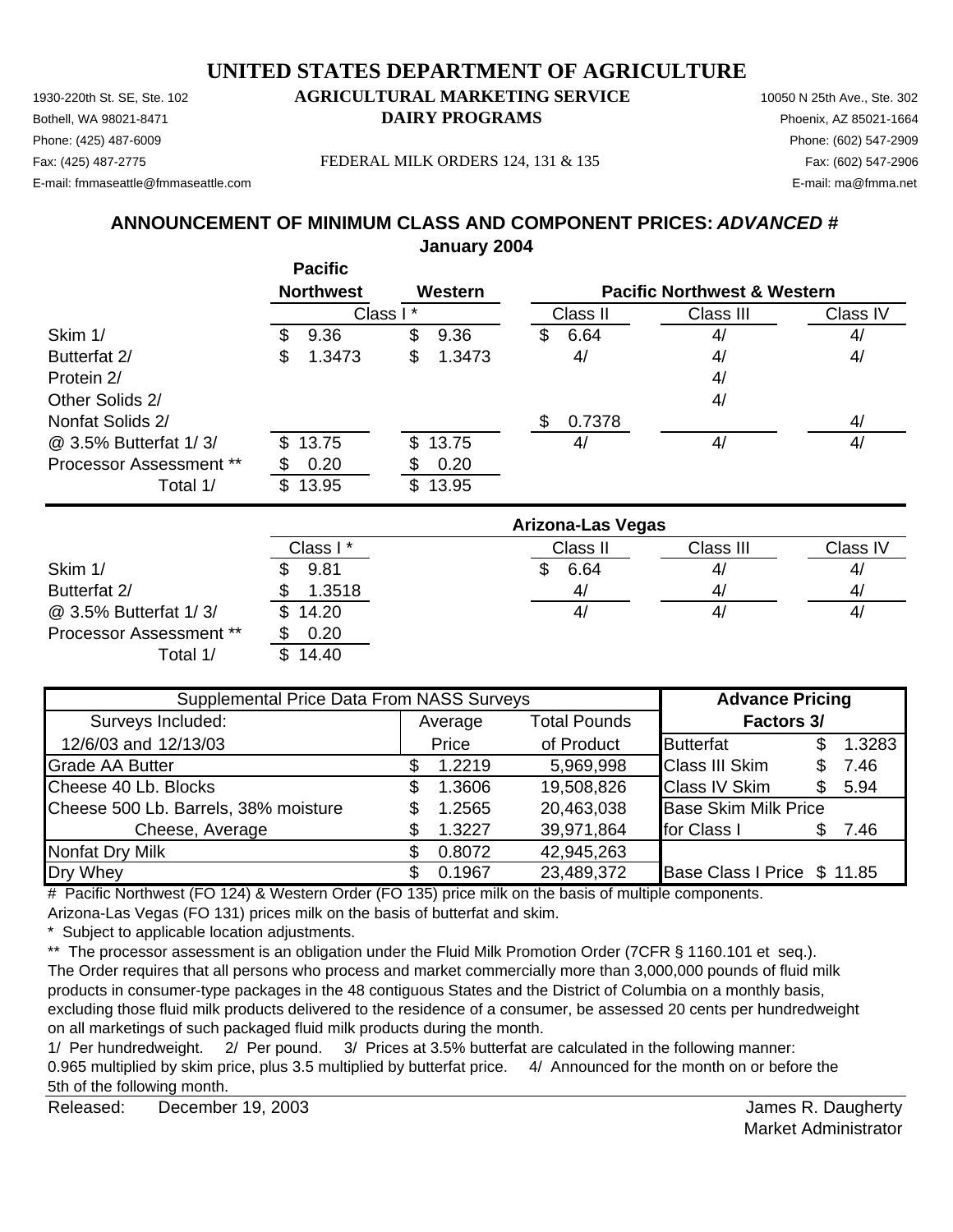1930-220th St. SE, Ste. 102 **AGRICULTURAL MARKETING SERVICE** 10050 N 25th Ave., Ste. 302 Bothell, WA 98021-8471 **DAIRY PROGRAMS** Phoenix, AZ 85021-1664 Phone: (425) 487-6009 Phone: (602) 547-2909

### Fax: (425) 487-2775 Fax: (602) 547-2906 FEDERAL MILK ORDERS 124, 131 & 135

E-mail: fmmaseattle@fmmaseattle.com E-mail: ma@fmma.net

#### **ANNOUNCEMENT OF MINIMUM CLASS AND COMPONENT PRICES:** *ADVANCED #* **February 2004**

|                                | <b>Pacific</b>   |              |             |                                        |          |
|--------------------------------|------------------|--------------|-------------|----------------------------------------|----------|
|                                | <b>Northwest</b> | Western      |             | <b>Pacific Northwest &amp; Western</b> |          |
|                                |                  | Class I*     | Class II    | Class III                              | Class IV |
| Skim 1/                        | 8.45<br>S        | \$<br>8.45   | 6.63<br>\$  | 4/                                     | 4/       |
| Butterfat 2/                   | 1.5234<br>\$     | \$<br>1.5234 | 4/          | 4/                                     | 4/       |
| Protein 2/                     |                  |              |             | 4/                                     |          |
| Other Solids 2/                |                  |              |             | 4/                                     |          |
| Nonfat Solids 2/               |                  |              | 0.7367<br>S |                                        | 4/       |
| @ 3.5% Butterfat 1/3/          | \$13.49          | \$13.49      | 4/          | 4/                                     | 4/       |
| <b>Processor Assessment **</b> | 0.20             | 0.20         |             |                                        |          |
| Total 1/                       | 13.69<br>\$.     | \$13.69      |             |                                        |          |

|                                |          | <b>Arizona-Las Vegas</b> |                   |          |
|--------------------------------|----------|--------------------------|-------------------|----------|
|                                | Class I* | Class II                 | Class III         | Class IV |
| Skim 1/                        | 8.90     | 6.63                     | 4,                | 4,       |
| Butterfat 2/                   | 1.5279   | 41                       | $\mathcal{A}_{l}$ | 4,       |
| @ 3.5% Butterfat 1/3/          | \$13.94  | 4/                       | 4,                | 4,       |
| <b>Processor Assessment **</b> | 0.20     |                          |                   |          |
| Total 1/                       | 14.14    |                          |                   |          |

| Supplemental Price Data From NASS Surveys |         |        |                     | <b>Advance Pricing</b>      |            |        |
|-------------------------------------------|---------|--------|---------------------|-----------------------------|------------|--------|
| Surveys Included:                         | Average |        | <b>Total Pounds</b> |                             | Factors 3/ |        |
| 1/10/04 and 1/17/04                       |         | Price  | of Product          | <b>Butterfat</b>            |            | 1.5044 |
| <b>Grade AA Butter</b>                    |         | 1.3687 | 7,213,229           | <b>Class III Skim</b>       | S          | 6.55   |
| Cheese 40 Lb. Blocks                      | S.      | 1.3026 | 16,136,090          | <b>Class IV Skim</b>        | \$.        | 5.93   |
| Cheese 500 Lb. Barrels, 38% moisture      |         | 1.2645 | 24,628,205          | <b>Base Skim Milk Price</b> |            |        |
| Cheese, Average                           |         | 1.2977 | 40,764,295          | for Class I                 | S          | 6.55   |
| <b>Nonfat Dry Milk</b>                    |         | 0.8051 | 49,500,252          |                             |            |        |
| Dry Whey                                  |         | 0.1824 | 22,074,695          | Base Class I Price \$ 11.59 |            |        |

# Pacific Northwest (FO 124) & Western Order (FO 135) price milk on the basis of multiple components.

Arizona-Las Vegas (FO 131) prices milk on the basis of butterfat and skim.

\* Subject to applicable location adjustments.

\*\* The processor assessment is an obligation under the Fluid Milk Promotion Order (7CFR § 1160.101 et seq.). The Order requires that all persons who process and market commercially more than 3,000,000 pounds of fluid milk products in consumer-type packages in the 48 contiguous States and the District of Columbia on a monthly basis, excluding those fluid milk products delivered to the residence of a consumer, be assessed 20 cents per hundredweight on all marketings of such packaged fluid milk products during the month.

1/ Per hundredweight. 2/ Per pound. 3/ Prices at 3.5% butterfat are calculated in the following manner: 0.965 multiplied by skim price, plus 3.5 multiplied by butterfat price. 4/ Announced for the month on or before the 5th of the following month.

Released: James R. Daugherty January 23, 2004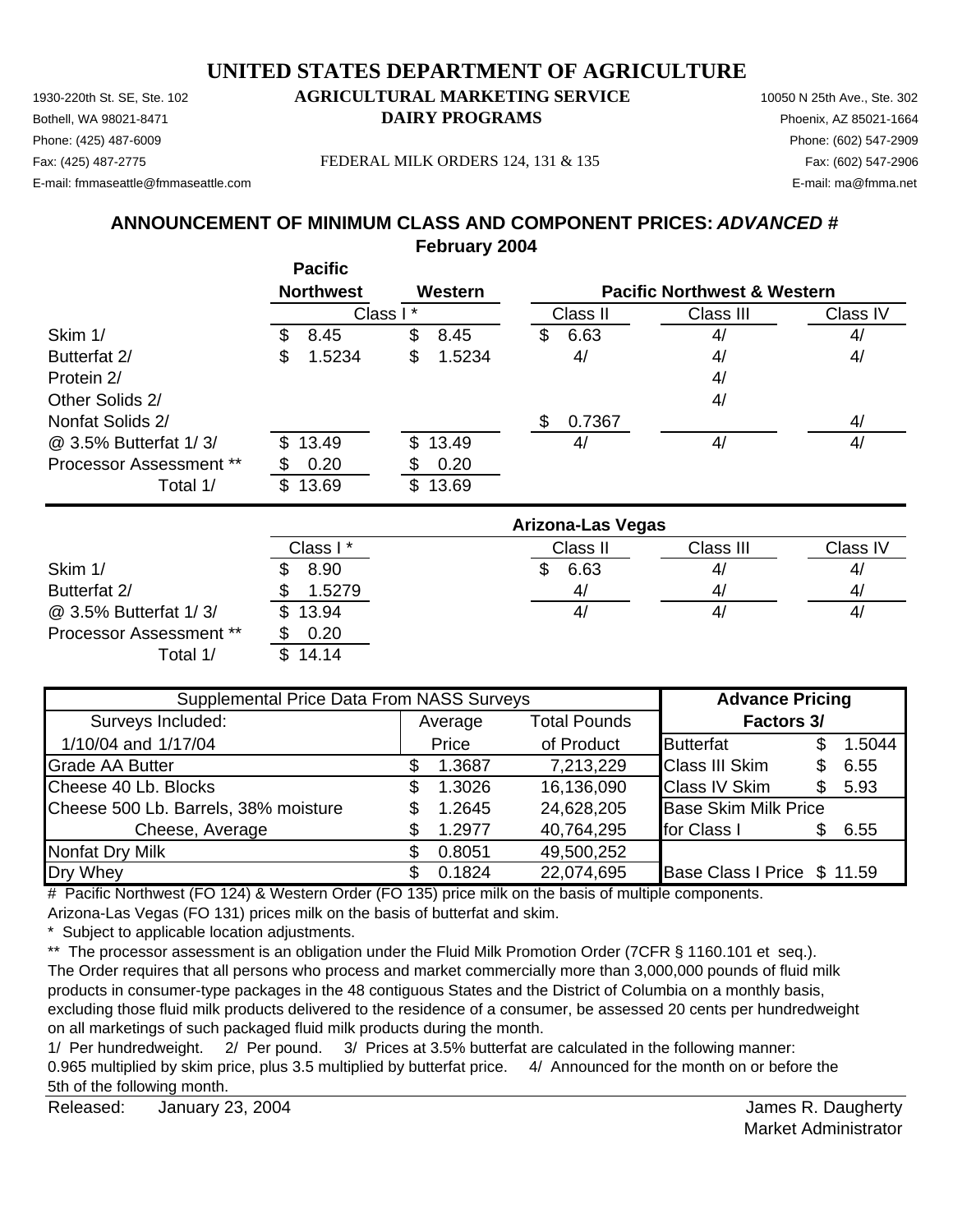Bothell, WA 98021-8471 **DAIRY PROGRAMS** Phoenix, AZ 85021-1664 Phone: (425) 487-6009 Phone: (602) 547-2909

#### Fax: (425) 487-2775 Fax: (602) 547-2906 FEDERAL MILK ORDERS 124, 131 & 135

E-mail: fmmaseattle@fmmaseattle.com E-mail: ma@fmma.net

# **ANNOUNCEMENT OF MINIMUM CLASS AND COMPONENT PRICES:** *ADVANCED #* **March 2004**

|                                | <b>Pacific</b><br><b>Northwest</b> | Western      |                          | <b>Pacific Northwest &amp; Western</b> |          |
|--------------------------------|------------------------------------|--------------|--------------------------|----------------------------------------|----------|
|                                |                                    | Class I*     | Class II                 | Class III                              | Class IV |
| Skim 1/                        | 7.86<br>\$                         | \$<br>7.86   | 6.66<br>\$               | 4/                                     | 4/       |
| Butterfat 2/                   | 1.7865<br>\$                       | \$<br>1.7865 | 4/                       | 4/                                     | 4/       |
| Protein 2/                     |                                    |              |                          | 4/                                     |          |
| Other Solids 2/                |                                    |              |                          | 4/                                     |          |
| Nonfat Solids 2/               |                                    |              | 0.7400<br>S              |                                        | 4/       |
| @ 3.5% Butterfat 1/3/          | 13.84<br>S.                        | \$13.84      | 4/                       | 4/                                     | 4/       |
| <b>Processor Assessment **</b> | 0.20                               | 0.20<br>S    |                          |                                        |          |
| Total 1/                       | 14.04<br>\$.                       | \$<br>14.04  |                          |                                        |          |
|                                |                                    |              | <b>Arizona-Las Vegas</b> |                                        |          |
|                                | $C \cdot$                          |              | Class II                 | Class III                              | Class IV |

|                         |           | ANZONA-LAS VEGAS |                |          |
|-------------------------|-----------|------------------|----------------|----------|
|                         | Class I * | Class II         | Class III      | Class IV |
| Skim 1/                 | 8.31      | 6.66             | 4 <sub>l</sub> | 4        |
| Butterfat 2/            | 1.7910    | 4/               | 4/             | 4        |
| @ 3.5% Butterfat 1/3/   | \$14.29   | 4 <sub>l</sub>   | 4 <sub>l</sub> | 4        |
| Processor Assessment ** | 0.20      |                  |                |          |
| Total 1/                | 14.49     |                  |                |          |

| Supplemental Price Data From NASS Surveys |                                |        |            | <b>Advance Pricing</b>      |     |        |
|-------------------------------------------|--------------------------------|--------|------------|-----------------------------|-----|--------|
| Surveys Included:                         | <b>Total Pounds</b><br>Average |        | Factors 3/ |                             |     |        |
| 2/7/04 and 2/14/04                        |                                | Price  | of Product | Butterfat                   | S   | 1.7675 |
| <b>Grade AA Butter</b>                    |                                | 1.5879 | 6,853,410  | <b>Class III Skim</b>       | S   | 5.68   |
| Cheese 40 Lb. Blocks                      | \$.                            | 1.3027 | 19,025,514 | <b>Class IV Skim</b>        | \$. | 5.96   |
| Cheese 500 Lb. Barrels, 38% moisture      |                                | 1.2777 | 22,741,720 | <b>Base Skim Milk Price</b> |     |        |
| Cheese, Average                           |                                | 1.3054 | 41,767,234 | for Class I                 | \$. | 5.96   |
| Nonfat Dry Milk                           |                                | 0.8085 | 49,956,225 |                             |     |        |
| Dry Whey                                  |                                | 0.1691 | 26,128,720 | Base Class I Price \$ 11.94 |     |        |

# Pacific Northwest (FO 124) & Western Order (FO 135) price milk on the basis of multiple components.

Arizona-Las Vegas (FO 131) prices milk on the basis of butterfat and skim.

\* Subject to applicable location adjustments.

\*\* The processor assessment is an obligation under the Fluid Milk Promotion Order (7CFR § 1160.101 et seq.). The Order requires that all persons who process and market commercially more than 3,000,000 pounds of fluid milk products in consumer-type packages in the 48 contiguous States and the District of Columbia on a monthly basis, excluding those fluid milk products delivered to the residence of a consumer, be assessed 20 cents per hundredweight on all marketings of such packaged fluid milk products during the month.

1/ Per hundredweight. 2/ Per pound. 3/ Prices at 3.5% butterfat are calculated in the following manner: 0.965 multiplied by skim price, plus 3.5 multiplied by butterfat price. 4/ Announced for the month on or before the 5th of the following month.

Released: February 20, 2004 **Figure 20.** 2004 **Figure 20. 2004 James R. Daugherty** February 20, 2004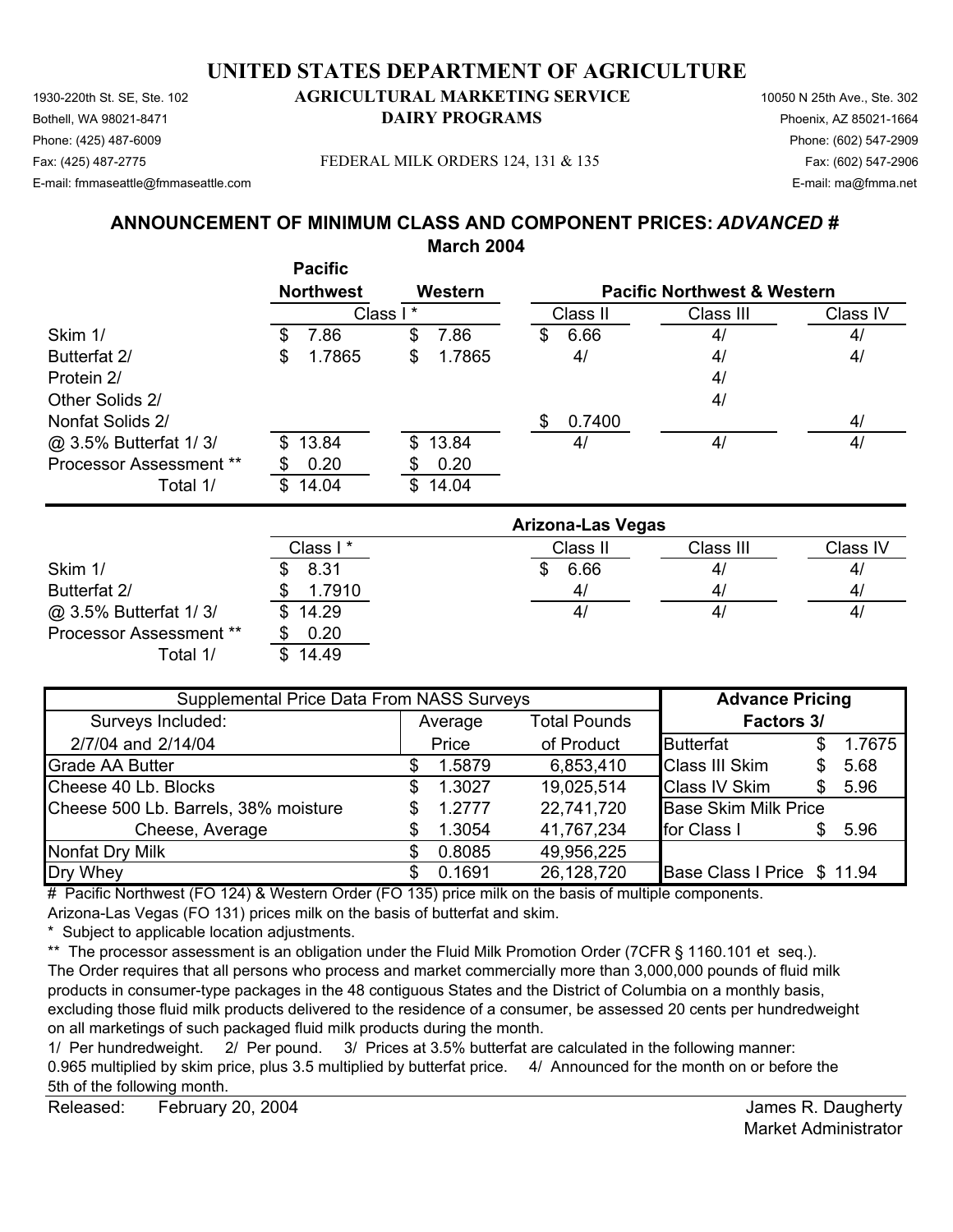Bothell, WA 98021-8471 **DAIRY PROGRAMS** Phoenix, AZ 85021-1664

# Phone: (425) 487-6009 Phone: (602) 547-2909

E-mail: fmmaseattle@fmmaseattle.com E-mail: ma@fmma.net

Fax: (425) 487-2775 Fax: (602) 547-2906 FEDERAL MILK ORDERS 124 & 131

# **ANNOUNCEMENT OF MINIMUM CLASS AND COMPONENT PRICES:** *ADVANCED #* **April 2004**

|                                |              | <b>Pacific Northwest</b> |           |          |  |  |  |
|--------------------------------|--------------|--------------------------|-----------|----------|--|--|--|
|                                | Class I*     | Class II                 | Class III | Class IV |  |  |  |
| Skim 1/                        | 7.86         | 6.66<br>S                | 4/        | 4/       |  |  |  |
| Butterfat 2/                   | 2.2715<br>S  | 4/                       | 4/        | 4/       |  |  |  |
| Protein 2/                     |              |                          | 4/        |          |  |  |  |
| Other Solids 2/                |              |                          | 4/        |          |  |  |  |
| Nonfat Solids 2/               |              | 0.7400<br>\$             |           | 4/       |  |  |  |
| @ 3.5% Butterfat 1/3/          | 15.54<br>\$. | 4,                       | 4/        | 4/       |  |  |  |
| <b>Processor Assessment **</b> | 0.20         |                          |           |          |  |  |  |
| Total 1/                       | \$.<br>15.74 |                          |           |          |  |  |  |

|                                | <b>Arizona-Las Vegas</b> |          |           |          |  |  |
|--------------------------------|--------------------------|----------|-----------|----------|--|--|
|                                | Class I*                 | Class II | Class III | Class IV |  |  |
| Skim 1/                        | 8.31                     | 6.66     | 41        | 4/       |  |  |
| Butterfat 2/                   | 2.2760                   | 4,       | 4/        | 41       |  |  |
| @ 3.5% Butterfat 1/3/          | 15.99                    |          | 4,        | 41       |  |  |
| <b>Processor Assessment **</b> | 0.20                     |          |           |          |  |  |
| Total 1/                       | 16.19                    |          |           |          |  |  |

| Supplemental Price Data From NASS Surveys |                                |        |            | <b>Advance Pricing</b>      |   |        |  |
|-------------------------------------------|--------------------------------|--------|------------|-----------------------------|---|--------|--|
| Surveys Included:                         | <b>Total Pounds</b><br>Average |        |            | Factors 3/                  |   |        |  |
| 3/6/04 and 3/13/04                        |                                | Price  | of Product | <b>Butterfat</b>            |   | 2.2525 |  |
| <b>Grade AA Butter</b>                    |                                | 1.9921 | 10,603,492 | <b>Class III Skim</b>       | S | 5.64   |  |
| Cheese 40 Lb. Blocks                      | S                              | 1.4284 | 17,751,898 | <b>Class IV Skim</b>        |   | 5.96   |  |
| Cheese 500 Lb. Barrels, 38% moisture      | \$                             | 1.4528 | 21,525,512 | <b>Base Skim Milk Price</b> |   |        |  |
| Cheese, Average                           |                                | 1.4582 | 39,277,410 | for Class I                 |   | 5.96   |  |
| Nonfat Dry Milk                           |                                | 0.8090 | 50,070,404 |                             |   |        |  |
| Dry Whey                                  |                                | 0.1706 | 26,144,197 | Base Class I Price \$ 13.64 |   |        |  |

# Pacific Northwest (FO 124) price milk on the basis of multiple components.

Arizona-Las Vegas (FO 131) prices milk on the basis of butterfat and skim.

\* Subject to applicable location adjustments.

\*\* The processor assessment is an obligation under the Fluid Milk Promotion Order (7CFR § 1160.101 et seq.). The Order requires that all persons who process and market commercially more than 3,000,000 pounds of fluid milk products in consumer-type packages in the 48 contiguous States and the District of Columbia on a monthly basis, excluding those fluid milk products delivered to the residence of a consumer, be assessed 20 cents per hundredweight on all marketings of such packaged fluid milk products during the month.

1/ Per hundredweight. 2/ Per pound. 3/ Prices at 3.5% butterfat are calculated in the following manner: 0.965 multiplied by skim price, plus 3.5 multiplied by butterfat price. 4/ Announced for the month on or before the 5th of the following month.

Released: March 19, 2004 **Contract Contract Contract Contract Contract Contract Contract Contract Contract Contract Contract Contract Contract Contract Contract Contract Contract Contract Contract Contract Contract Contrac** March 19, 2004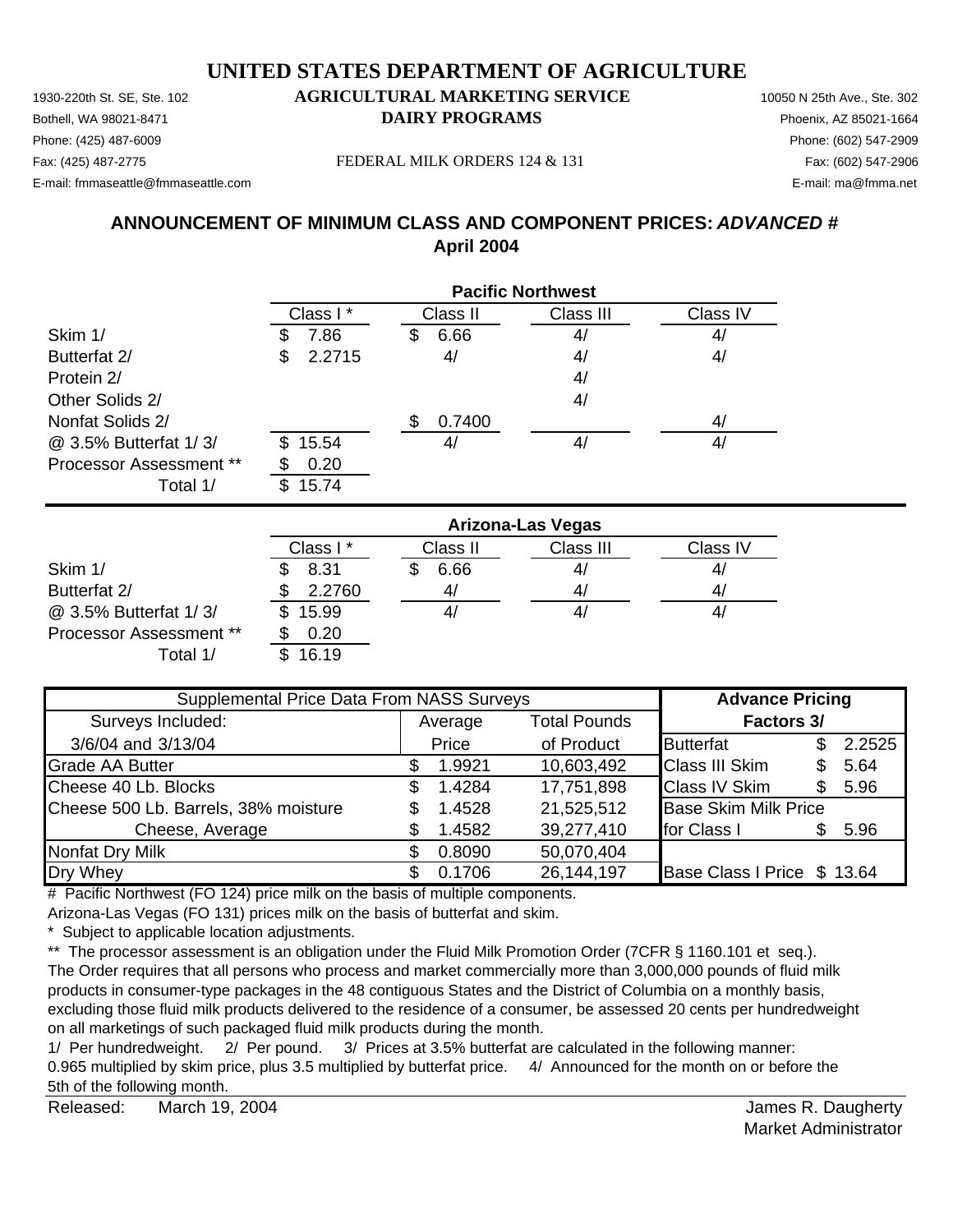1930-220th St. SE, Ste. 102 **AGRICULTURAL MARKETING SERVICE** 10050 N 25th Ave., Ste. 302 Bothell, WA 98021-8471 **DAIRY PROGRAMS** Phoenix, AZ 85021-1664

# Phone: (425) 487-6009 Phone: (602) 547-2909

E-mail: fmmaseattle@fmmaseattle.com E-mail: ma@fmma.net

Fax: (425) 487-2775 Fax: (602) 547-2906 FEDERAL MILK ORDERS 124 & 131

# **ANNOUNCEMENT OF MINIMUM CLASS AND COMPONENT PRICES:** *ADVANCED #* **May 2004**

|                                | <b>Pacific Northwest</b> |            |           |          |  |  |  |
|--------------------------------|--------------------------|------------|-----------|----------|--|--|--|
|                                | Class I*                 | Class II   | Class III | Class IV |  |  |  |
| Skim 1/                        | 13.40                    | 6.74<br>SS | 4/        | 4/       |  |  |  |
| Butterfat 2/                   | 2.4627<br>S              | 4/         | 4/        | 4/       |  |  |  |
| Protein 2/                     |                          |            | 4/        |          |  |  |  |
| Other Solids 2/                |                          |            | 4/        |          |  |  |  |
| Nonfat Solids 2/               |                          | 0.7489     |           | 4/       |  |  |  |
| @ 3.5% Butterfat 1/3/          | \$21.55                  | 41         | 4/        | 4/       |  |  |  |
| <b>Processor Assessment **</b> | 0.20                     |            |           |          |  |  |  |
| Total 1/                       | 21.75<br>\$.             |            |           |          |  |  |  |

|                                | <b>Arizona-Las Vegas</b> |          |           |          |  |
|--------------------------------|--------------------------|----------|-----------|----------|--|
|                                | Class I*                 | Class II | Class III | Class IV |  |
| Skim 1/                        | \$13.85                  | 6.74     | 41        | 4/       |  |
| Butterfat 2/                   | 2.4672                   | 4,       | 4/        | 4/       |  |
| @ 3.5% Butterfat 1/3/          | \$22.00                  | 41       | 4,        | 41       |  |
| <b>Processor Assessment **</b> | 0.20                     |          |           |          |  |
| Total 1/                       | \$22.20                  |          |           |          |  |

| Supplemental Price Data From NASS Surveys |                                |        |            | <b>Advance Pricing</b>      |               |  |            |
|-------------------------------------------|--------------------------------|--------|------------|-----------------------------|---------------|--|------------|
| Surveys Included:                         | <b>Total Pounds</b><br>Average |        |            |                             |               |  | Factors 3/ |
| 4/10/04 and 4/17/04                       |                                | Price  | of Product | <b>Butterfat</b>            | 2.4437<br>\$. |  |            |
| <b>Grade AA Butter</b>                    |                                | 2.1514 | 5,374,080  | <b>Class III Skim</b>       | \$11.50       |  |            |
| Cheese 40 Lb. Blocks                      |                                | 2.0016 | 17,756,974 | <b>Class IV Skim</b>        | 6.04<br>\$.   |  |            |
| Cheese 500 Lb. Barrels, 38% moisture      |                                | 2.0640 | 22,213,838 | <b>Base Skim Milk Price</b> |               |  |            |
| Cheese, Average                           |                                | 2.0530 | 39,970,812 | for Class I                 | \$11.50       |  |            |
| Nonfat Dry Milk                           |                                | 0.8179 | 49,774,893 |                             |               |  |            |
| Dry Whey                                  |                                | 0.2611 | 22,585,362 | Base Class I Price \$ 19.65 |               |  |            |

# Pacific Northwest (FO 124) price milk on the basis of multiple components.

Arizona-Las Vegas (FO 131) prices milk on the basis of butterfat and skim.

\* Subject to applicable location adjustments.

\*\* The processor assessment is an obligation under the Fluid Milk Promotion Order (7CFR § 1160.101 et seq.). The Order requires that all persons who process and market commercially more than 3,000,000 pounds of fluid milk products in consumer-type packages in the 48 contiguous States and the District of Columbia on a monthly basis, excluding those fluid milk products delivered to the residence of a consumer, be assessed 20 cents per hundredweight on all marketings of such packaged fluid milk products during the month.

1/ Per hundredweight. 2/ Per pound. 3/ Prices at 3.5% butterfat are calculated in the following manner: 0.965 multiplied by skim price, plus 3.5 multiplied by butterfat price. 4/ Announced for the month on or before the 5th of the following month.

Released: April 23, 2004 **BEE All and Secure 2018** The Security Security Associates Associates Associates Associates A April 23, 2004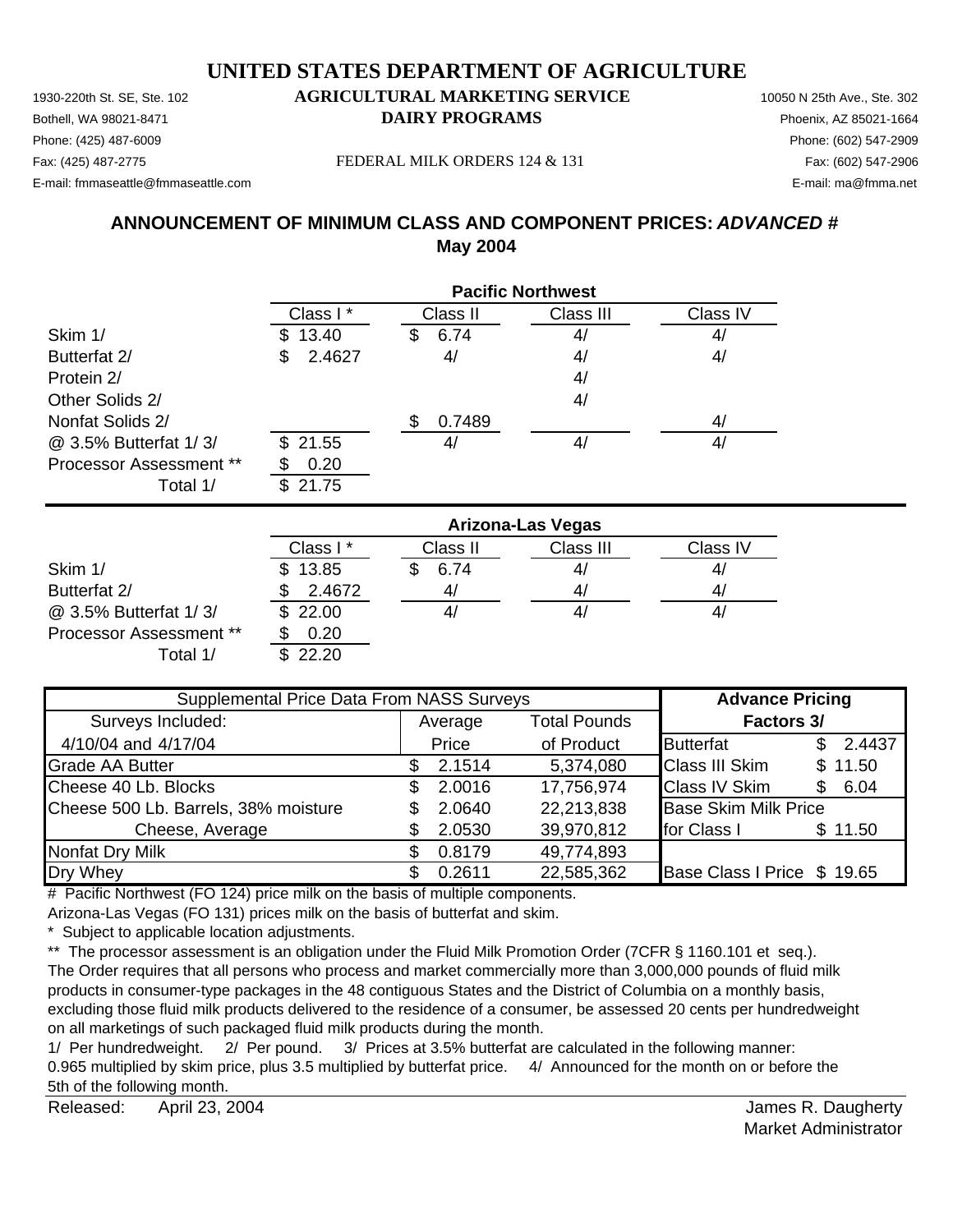1930-220th St. SE, Ste. 102 **AGRICULTURAL MARKETING SERVICE** 10050 N 25th Ave., Ste. 302 Bothell, WA 98021-8471 **DAIRY PROGRAMS** Phoenix, AZ 85021-1664 E-mail: fmmaseattle@fmmaseattle.com E-mail: ma@fmma.net

# Phone: (425) 487-6009 Phone: (602) 547-2909

Fax: (425) 487-2775 Fax: (602) 547-2906 FEDERAL MILK ORDERS 124 & 131

# **ANNOUNCEMENT OF MINIMUM CLASS AND COMPONENT PRICES:** *ADVANCED #* **June 2004**

|                                | <b>Pacific Northwest</b> |              |           |          |  |  |  |
|--------------------------------|--------------------------|--------------|-----------|----------|--|--|--|
|                                | Class I*                 | Class II     | Class III | Class IV |  |  |  |
| Skim 1/                        | 14.88                    | 6.91<br>S    | 4/        | 4/       |  |  |  |
| Butterfat 2/                   | 2.4770<br>S              | 4/           | 4/        | 4/       |  |  |  |
| Protein 2/                     |                          |              | 4/        |          |  |  |  |
| Other Solids 2/                |                          |              | 4/        |          |  |  |  |
| Nonfat Solids 2/               |                          | 0.7678<br>\$ |           | 4/       |  |  |  |
| @ 3.5% Butterfat 1/3/          | \$23.03                  | 41           | 4/        | 4/       |  |  |  |
| <b>Processor Assessment **</b> | 0.20                     |              |           |          |  |  |  |
| Total 1/                       | 23.23                    |              |           |          |  |  |  |

|                                | <b>Arizona-Las Vegas</b> |          |           |          |  |
|--------------------------------|--------------------------|----------|-----------|----------|--|
|                                | Class I*                 | Class II | Class III | Class IV |  |
| Skim 1/                        | \$15.33                  | 6.91     | 41        | 4/       |  |
| Butterfat 2/                   | 2.4815                   | 41       | 4/        | 4,       |  |
| @ 3.5% Butterfat 1/3/          | \$23.48                  | 41       | 4/        | 41       |  |
| <b>Processor Assessment **</b> | 0.20                     |          |           |          |  |
| Total 1/                       | \$23.68                  |          |           |          |  |

| Supplemental Price Data From NASS Surveys | <b>Advance Pricing</b> |                     |                             |     |         |
|-------------------------------------------|------------------------|---------------------|-----------------------------|-----|---------|
| Surveys Included:                         | Average                | <b>Total Pounds</b> | Factors 3/                  |     |         |
| 5/8/04 and 5/15/04                        | Price                  | of Product          | <b>Butterfat</b>            | \$. | 2.4580  |
| <b>Grade AA Butter</b>                    | 2.1633                 | 5,469,972           | <b>Class III Skim</b>       |     | \$12.98 |
| Cheese 40 Lb. Blocks                      | 2.1676                 | 16,870,821          | <b>Class IV Skim</b>        | \$. | 6.21    |
| Cheese 500 Lb. Barrels, 38% moisture      | 2.1659                 | 22,677,794          | <b>Base Skim Milk Price</b> |     |         |
| Cheese, Average                           | 2.1838                 | 39,548,615          | for Class I                 |     | \$12.98 |
| <b>Nonfat Dry Milk</b>                    | 0.8372                 | 44,119,008          |                             |     |         |
| Dry Whey                                  | 0.2975                 | 20,871,463          | Base Class I Price \$ 21.13 |     |         |

# Pacific Northwest (FO 124) prices milk on the basis of multiple components.

Arizona-Las Vegas (FO 131) prices milk on the basis of butterfat and skim.

\* Subject to applicable location adjustments.

\*\* The processor assessment is an obligation under the Fluid Milk Promotion Order (7CFR § 1160.101 et seq.). The Order requires that all persons who process and market commercially more than 3,000,000 pounds of fluid milk products in consumer-type packages in the 48 contiguous States and the District of Columbia on a monthly basis, excluding those fluid milk products delivered to the residence of a consumer, be assessed 20 cents per hundredweight on all marketings of such packaged fluid milk products during the month.

1/ Per hundredweight. 2/ Per pound. 3/ Prices at 3.5% butterfat are calculated in the following manner: 0.965 multiplied by skim price, plus 3.5 multiplied by butterfat price. 4/ Announced for the month on or before the 5th of the following month.

Released: May 21, 2004 **Released:** May 21, 2004 May 21, 2004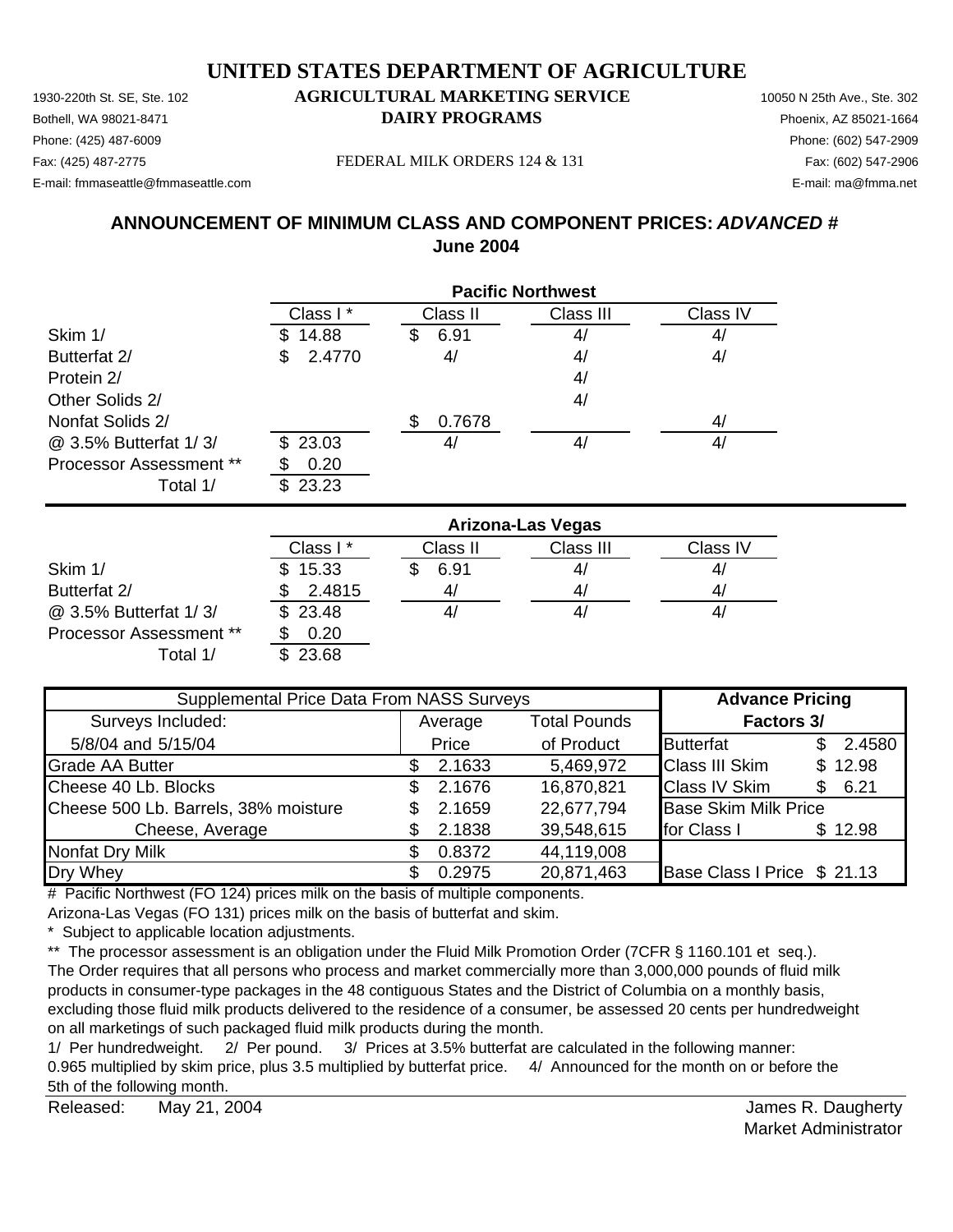1930-220th St. SE, Ste. 102 **AGRICULTURAL MARKETING SERVICE** 10050 N 25th Ave., Ste. 302 Bothell, WA 98021-8471 **DAIRY PROGRAMS** Phoenix, AZ 85021-1664 Fax: (425) 487-2775 Fax: (602) 547-2906 FEDERAL MILK ORDERS 124 & 131 E-mail: fmmaseattle@fmmaseattle.com E-mail: ma@fmma.net

# Phone: (425) 487-6009 Phone: (602) 547-2909

## **ANNOUNCEMENT OF MINIMUM CLASS AND COMPONENT PRICES:** *ADVANCED #* **July 2004**

|                                | <b>Pacific Northwest</b> |              |           |          |  |  |
|--------------------------------|--------------------------|--------------|-----------|----------|--|--|
|                                | Class I*                 | Class II     | Class III | Class IV |  |  |
| Skim 1/                        | 12.85                    | 7.03<br>S    | 4/        | 4/       |  |  |
| Butterfat 2/                   | 2.1278<br>S              | 4/           | 4/        | 4/       |  |  |
| Protein 2/                     |                          |              | 4/        |          |  |  |
| Other Solids 2/                |                          |              | 4/        |          |  |  |
| Nonfat Solids 2/               |                          | 0.7811<br>S. |           | 4/       |  |  |
| @ 3.5% Butterfat 1/3/          | 19.85<br>\$.             | 41           | 4/        | 4/       |  |  |
| <b>Processor Assessment **</b> | 0.20                     |              |           |          |  |  |
| Total 1/                       | 20.05                    |              |           |          |  |  |

|                                | <b>Arizona-Las Vegas</b> |          |           |          |  |
|--------------------------------|--------------------------|----------|-----------|----------|--|
|                                | Class I*                 | Class II | Class III | Class IV |  |
| Skim 1/                        | \$13.30                  | 7.03     | 4/        | 4/       |  |
| Butterfat 2/                   | 2.1323                   | 4/       | 4/        | 4/       |  |
| @ 3.5% Butterfat 1/3/          | \$20.30                  |          | 41        | 41       |  |
| <b>Processor Assessment **</b> | 0.20                     |          |           |          |  |
| Total 1/                       | 20.50                    |          |           |          |  |

| Supplemental Price Data From NASS Surveys | <b>Advance Pricing</b> |         |                     |                             |     |         |
|-------------------------------------------|------------------------|---------|---------------------|-----------------------------|-----|---------|
| Surveys Included:                         |                        | Average | <b>Total Pounds</b> | Factors 3/                  |     |         |
| 6/5/04 and 6/12/04                        |                        | Price   | of Product          | <b>Butterfat</b>            | \$. | 2.1088  |
| <b>Grade AA Butter</b>                    |                        | 1.8723  | 6,455,673           | <b>Class III Skim</b>       |     | \$10.95 |
| Cheese 40 Lb. Blocks                      | S                      | 1.9008  | 16,374,748          | <b>Class IV Skim</b>        | \$. | 6.33    |
| Cheese 500 Lb. Barrels, 38% moisture      |                        | 1.8121  | 20,345,436          | <b>Base Skim Milk Price</b> |     |         |
| Cheese, Average                           |                        | 1.8683  | 36,720,184          | for Class I                 |     | \$10.95 |
| <b>Nonfat Dry Milk</b>                    |                        | 0.8500  | 41,854,111          |                             |     |         |
| Dry Whey                                  |                        | 0.2942  | 20,690,369          | Base Class I Price \$17.95  |     |         |

# Pacific Northwest (FO 124) prices milk on the basis of multiple components.

Arizona-Las Vegas (FO 131) prices milk on the basis of butterfat and skim.

\* Subject to applicable location adjustments.

\*\* The processor assessment is an obligation under the Fluid Milk Promotion Order (7CFR § 1160.101 et seq.). The Order requires that all persons who process and market commercially more than 3,000,000 pounds of fluid milk products in consumer-type packages in the 48 contiguous States and the District of Columbia on a monthly basis, excluding those fluid milk products delivered to the residence of a consumer, be assessed 20 cents per hundredweight on all marketings of such packaged fluid milk products during the month.

1/ Per hundredweight. 2/ Per pound. 3/ Prices at 3.5% butterfat are calculated in the following manner: 0.965 multiplied by skim price, plus 3.5 multiplied by butterfat price. 4/ Announced for the month on or before the 5th of the following month.

Released: James R. Daugherty June 18, 2004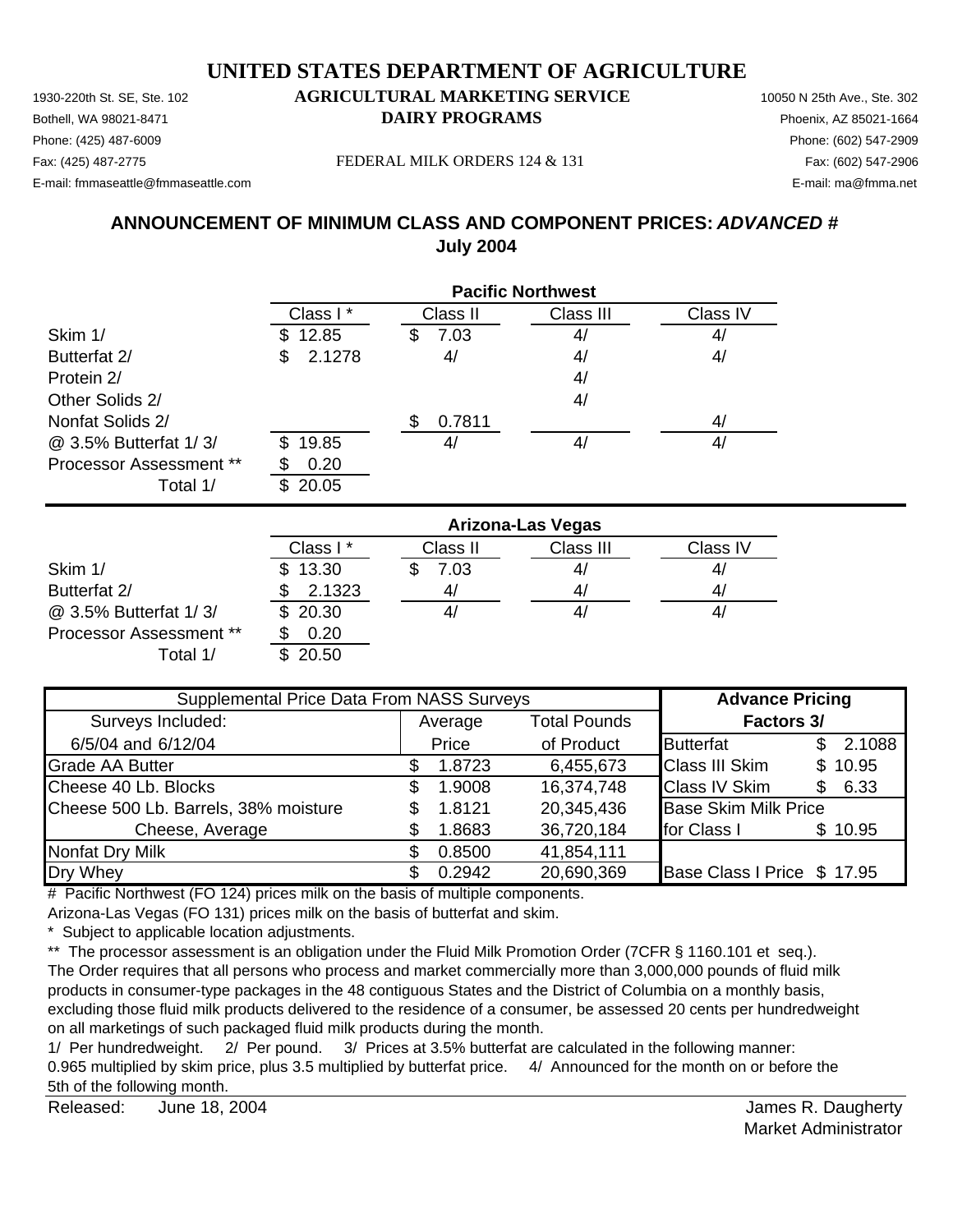Bothell, WA 98021-8471 **DAIRY PROGRAMS** Phoenix, AZ 85021-1664 Phone: (425) 487-6009 Phone: (602) 547-2909 Fax: (425) 487-2775 FEDERAL MILK ORDERS 124 & 131 Fax: (602) 547-2906

E-mail: fmmaseattle@fmmaseattle.com E-mail: ma@fmma.net

# **ANNOUNCEMENT OF MINIMUM CLASS AND COMPONENT PRICES:** *ADVANCED #* **August 2004**

|                                | <b>Pacific Northwest</b> |            |           |          |  |
|--------------------------------|--------------------------|------------|-----------|----------|--|
|                                | Class I*                 | Class II   | Class III | Class IV |  |
| Skim 1/                        | 9.45<br>S                | 7.07<br>\$ | 4/        | 4/       |  |
| Butterfat 2/                   | 2.1142<br>\$             | 4/         | 4/        | 4/       |  |
| Protein 2/                     |                          |            | 4/        |          |  |
| Other Solids 2/                |                          |            | 4/        |          |  |
| Nonfat Solids 2/               |                          | 0.7856     |           | 4/       |  |
| @ 3.5% Butterfat 1/3/          | 16.52<br>\$.             | 4/         | 4/        | 4/       |  |
| <b>Processor Assessment **</b> | 0.20<br>S                |            |           |          |  |
| Total 1/                       | 16.72<br>S               |            |           |          |  |

|                                | <b>Arizona-Las Vegas</b> |          |           |          |  |
|--------------------------------|--------------------------|----------|-----------|----------|--|
|                                | Class I*                 | Class II | Class III | Class IV |  |
| Skim 1/                        | 9.90                     | 7.07     | 4/        | 4/       |  |
| Butterfat 2/                   | 2.1187                   | 41       | 4/        | 4/       |  |
| @ 3.5% Butterfat 1/3/          | \$16.97                  | 41       | 41        | 41       |  |
| <b>Processor Assessment **</b> | 0.20                     |          |           |          |  |
| Total 1/                       | 17 17                    |          |           |          |  |

| Supplemental Price Data From NASS Surveys |         |        |                     | <b>Advance Pricing</b>      |    |        |
|-------------------------------------------|---------|--------|---------------------|-----------------------------|----|--------|
| Surveys Included:                         | Average |        | <b>Total Pounds</b> | Factors 3/                  |    |        |
| 7/10/04 and 7/17/04                       |         | Price  | of Product          | <b>Butterfat</b>            | S. | 2.0952 |
| <b>Grade AA Butter</b>                    |         | 1.8610 | 5,594,598           | <b>Class III Skim</b>       | S. | 7.55   |
| Cheese 40 Lb. Blocks                      | S       | 1.5520 | 16,726,438          | <b>Class IV Skim</b>        | S. | 6.37   |
| Cheese 500 Lb. Barrels, 38% moisture      | S       | 1.5075 | 20,965,325          | <b>Base Skim Milk Price</b> |    |        |
| Cheese, Average                           |         | 1.5439 | 37,691,763          | for Class I                 |    | 7.55   |
| <b>Nonfat Dry Milk</b>                    |         | 0.8552 | 39,685,365          |                             |    |        |
| Dry Whey                                  |         | 0.2600 | 20,493,112          | Base Class I Price \$ 14.62 |    |        |

# Pacific Northwest (FO 124) prices milk on the basis of multiple components.

Arizona-Las Vegas (FO 131) prices milk on the basis of butterfat and skim.

\* Subject to applicable location adjustments.

\*\* The processor assessment is an obligation under the Fluid Milk Promotion Order (7CFR § 1160.101 et seq.). The Order requires that all persons who process and market commercially more than 3,000,000 pounds of fluid milk products in consumer-type packages in the 48 contiguous States and the District of Columbia on a monthly basis, excluding those fluid milk products delivered to the residence of a consumer, be assessed 20 cents per hundredweight on all marketings of such packaged fluid milk products during the month.

1/ Per hundredweight. 2/ Per pound. 3/ Prices at 3.5% butterfat are calculated in the following manner: 0.965 multiplied by skim price, plus 3.5 multiplied by butterfat price. 4/ Announced for the month on or before the 5th of the following month.

Released: July 23, 2004 **Released:** July 23, 2004 July 23, 2004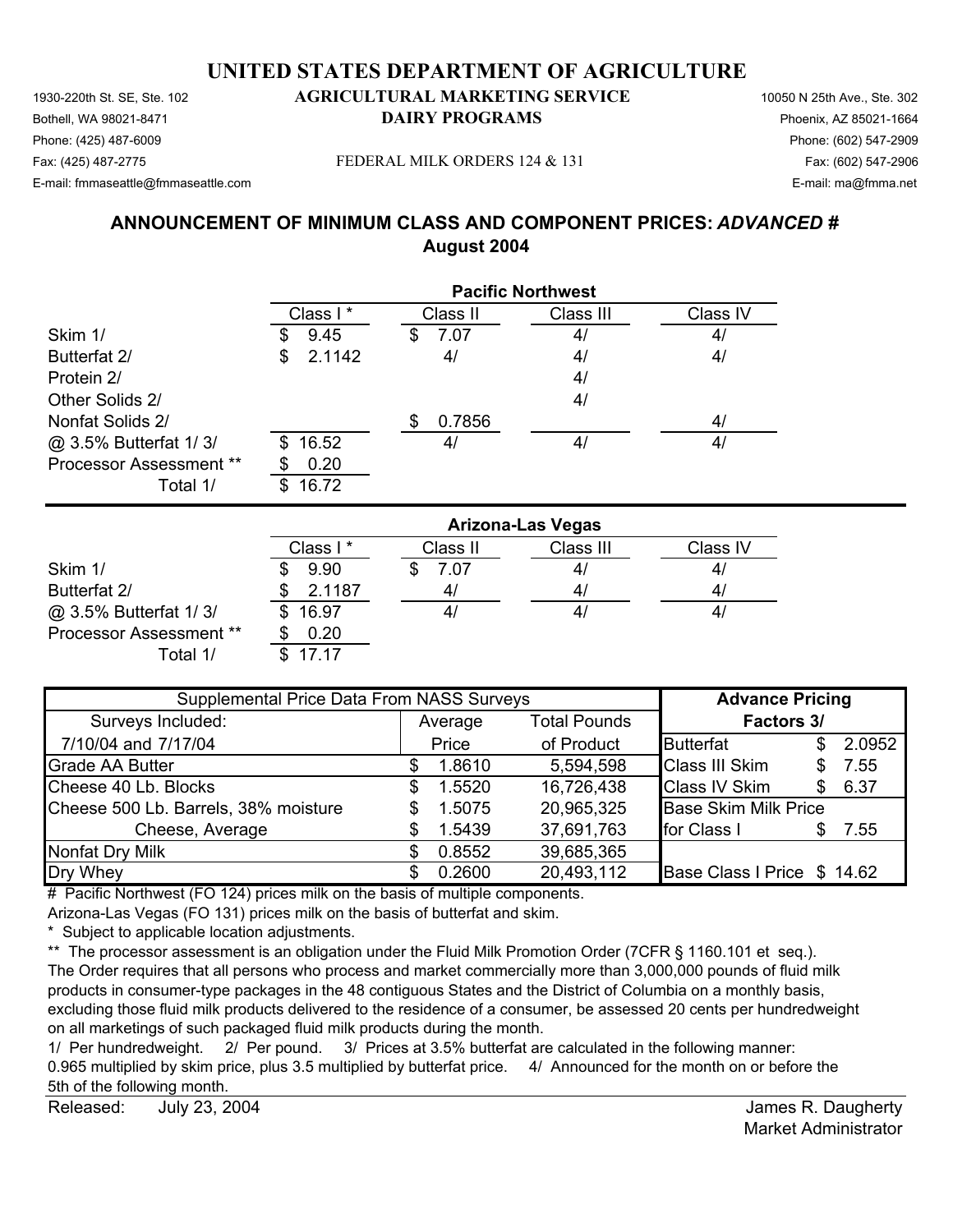Bothell, WA 98021-8471 **DAIRY PROGRAMS** Phoenix, AZ 85021-1664 Phone: (425) 487-6009 Phone: (602) 547-2909

#### Fax: (425) 487-2775 FEDERAL MILK ORDERS 124 & 131 Fax: (602) 547-2906

E-mail: fmmaseattle@fmmaseattle.com E-mail: ma@fmma.net

# **ANNOUNCEMENT OF MINIMUM CLASS AND COMPONENT PRICES:** *ADVANCED #* **September 2004**

|                                | <b>Pacific Northwest</b> |               |           |          |  |
|--------------------------------|--------------------------|---------------|-----------|----------|--|
|                                | Class I*                 | Class II      | Class III | Class IV |  |
| Skim 1/                        | 9.86                     | 7.11<br>\$    | 4/        | 4/       |  |
| Butterfat 2/                   | 1.8080<br>\$             | 4/            | 4/        | 4/       |  |
| Protein 2/                     |                          |               | 4/        |          |  |
| Other Solids 2/                |                          |               | 4/        |          |  |
| Nonfat Solids 2/               |                          | 0.7900<br>\$. |           | 4/       |  |
| @ 3.5% Butterfat 1/3/          | 15.84<br>\$.             | 4,            | 4/        | 4/       |  |
| <b>Processor Assessment **</b> | 0.20                     |               |           |          |  |
| Total 1/                       | 16.04                    |               |           |          |  |

|                                | <b>Arizona-Las Vegas</b> |          |           |          |  |
|--------------------------------|--------------------------|----------|-----------|----------|--|
|                                | Class I*                 | Class II | Class III | Class IV |  |
| Skim 1/                        | \$10.31                  | 7.11     | 41        | 4/       |  |
| Butterfat 2/                   | 1.8125                   | 41       | 4/        | 4        |  |
| @ 3.5% Butterfat 1/3/          | 16.29                    | 41       | 4,        | 41       |  |
| <b>Processor Assessment **</b> | 0.20                     |          |           |          |  |
| Total 1/                       | 16.49                    |          |           |          |  |

| Supplemental Price Data From NASS Surveys |                                |        |                   | <b>Advance Pricing</b>      |     |        |
|-------------------------------------------|--------------------------------|--------|-------------------|-----------------------------|-----|--------|
| Surveys Included:                         | <b>Total Pounds</b><br>Average |        | <b>Factors 3/</b> |                             |     |        |
| 8/7/04 and 8/14/04                        |                                | Price  | of Product        | <b>Butterfat</b>            |     | 1.7890 |
| <b>Grade AA Butter</b>                    |                                | 1.6058 | 5,981,339         | <b>Class III Skim</b>       | S.  | 7.96   |
| Cheese 40 Lb. Blocks                      | S                              | 1.4842 | 17,107,964        | <b>Class IV Skim</b>        | \$. | 6.41   |
| Cheese 500 Lb. Barrels, 38% moisture      | \$                             | 1.4940 | 18,201,120        | <b>Base Skim Milk Price</b> |     |        |
| Cheese, Average                           |                                | 1.5047 | 35,309,084        | for Class I                 |     | 7.96   |
| Nonfat Dry Milk                           |                                | 0.8596 | 37,385,412        |                             |     |        |
| Dry Whey                                  |                                | 0.2280 | 19,995,694        | Base Class I Price \$ 13.94 |     |        |

# Pacific Northwest (FO 124) prices milk on the basis of multiple components.

Arizona-Las Vegas (FO 131) prices milk on the basis of butterfat and skim.

\* Subject to applicable location adjustments.

\*\* The processor assessment is an obligation under the Fluid Milk Promotion Order (7CFR § 1160.101 et seq.). The Order requires that all persons who process and market commercially more than 3,000,000 pounds of fluid milk products in consumer-type packages in the 48 contiguous States and the District of Columbia on a monthly basis, excluding those fluid milk products delivered to the residence of a consumer, be assessed 20 cents per hundredweight on all marketings of such packaged fluid milk products during the month.

1/ Per hundredweight. 2/ Per pound. 3/ Prices at 3.5% butterfat are calculated in the following manner: 0.965 multiplied by skim price, plus 3.5 multiplied by butterfat price. 4/ Announced for the month on or before the 5th of the following month.

Released: August 20, 2004 **No. 2008 Released: August 20, 2004** August 20, 2004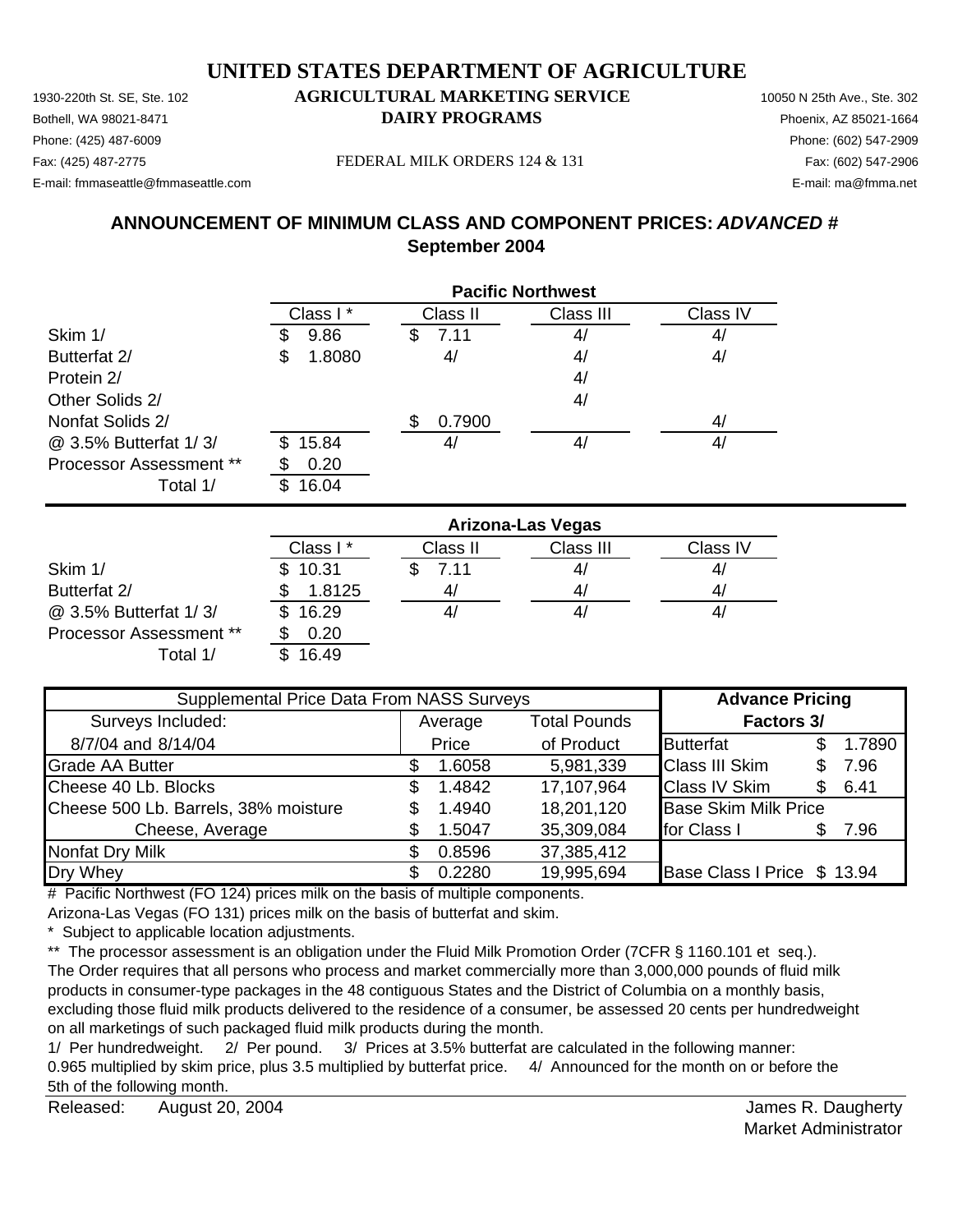1930-220th St. SE, Ste. 102 **AGRICULTURAL MARKETING SERVICE** 10050 N 25th Ave., Ste. 302 Bothell, WA 98021-8471 **DAIRY PROGRAMS** Phoenix, AZ 85021-1664 Phone: (425) 487-6009 Phone: (602) 547-2909 Fax: (425) 487-2775 Fax: (602) 547-2906 FEDERAL MILK ORDERS 124 & 131

E-mail: fmmaseattle@fmmaseattle.com E-mail: ma@fmma.net

# **ANNOUNCEMENT OF MINIMUM CLASS AND COMPONENT PRICES:** *ADVANCED #* **October 2004**

|                                | <b>Pacific Northwest</b> |              |           |          |  |
|--------------------------------|--------------------------|--------------|-----------|----------|--|
|                                | Class I*                 | Class II     | Class III | Class IV |  |
| Skim 1/                        | 10.43                    | 7.14<br>S    | 4/        | 4/       |  |
| Butterfat 2/                   | 1.8905<br>\$             | 4/           | 4/        | 4/       |  |
| Protein 2/                     |                          |              | 4/        |          |  |
| Other Solids 2/                |                          |              | 4/        |          |  |
| Nonfat Solids 2/               |                          | 0.7933<br>S. |           | 4/       |  |
| @ 3.5% Butterfat 1/3/          | 16.68<br>\$.             | 41           | 4/        | 4/       |  |
| <b>Processor Assessment **</b> | 0.20                     |              |           |          |  |
| Total 1/                       | 16.88                    |              |           |          |  |

|                                | <b>Arizona-Las Vegas</b> |          |           |          |  |
|--------------------------------|--------------------------|----------|-----------|----------|--|
|                                | Class I*                 | Class II | Class III | Class IV |  |
| Skim 1/                        | \$10.88                  | 7.14     | 41        | 4/       |  |
| Butterfat 2/                   | 1.8950                   | 4        | 4/        | 4/       |  |
| @ 3.5% Butterfat 1/3/          | \$17.13                  | 41       | 4,        | 41       |  |
| <b>Processor Assessment **</b> | 0.20                     |          |           |          |  |
| Total 1/                       | 17.33                    |          |           |          |  |

| Supplemental Price Data From NASS Surveys |                                |        |            | <b>Advance Pricing</b>      |     |        |
|-------------------------------------------|--------------------------------|--------|------------|-----------------------------|-----|--------|
| Surveys Included:                         | <b>Total Pounds</b><br>Average |        | Factors 3/ |                             |     |        |
| 9/4/04 and 9/11/04                        |                                | Price  | of Product | <b>Butterfat</b>            |     | 1.8715 |
| <b>Grade AA Butter</b>                    |                                | 1.6746 | 5,085,144  | <b>Class III Skim</b>       | S   | 8.53   |
| Cheese 40 Lb. Blocks                      | S.                             | 1.5745 | 14,583,262 | <b>Class IV Skim</b>        | \$. | 6.44   |
| Cheese 500 Lb. Barrels, 38% moisture      |                                | 1.5813 | 20,112,146 | <b>Base Skim Milk Price</b> |     |        |
| Cheese, Average                           |                                | 1.5958 | 34,695,408 | for Class I                 |     | 8.53   |
| <b>Nonfat Dry Milk</b>                    |                                | 0.8622 | 45,718,614 |                             |     |        |
| Dry Whey                                  |                                | 0.2155 | 19,404,473 | Base Class I Price \$ 14.78 |     |        |

# Pacific Northwest (FO 124) prices milk on the basis of multiple components.

Arizona-Las Vegas (FO 131) prices milk on the basis of butterfat and skim.

\* Subject to applicable location adjustments.

\*\* The processor assessment is an obligation under the Fluid Milk Promotion Order (7CFR § 1160.101 et seq.). The Order requires that all persons who process and market commercially more than 3,000,000 pounds of fluid milk products in consumer-type packages in the 48 contiguous States and the District of Columbia on a monthly basis, excluding those fluid milk products delivered to the residence of a consumer, be assessed 20 cents per hundredweight on all marketings of such packaged fluid milk products during the month.

1/ Per hundredweight. 2/ Per pound. 3/ Prices at 3.5% butterfat are calculated in the following manner: 0.965 multiplied by skim price, plus 3.5 multiplied by butterfat price. 4/ Announced for the month on or before the 5th of the following month.

Released: James R. Daugherty September 17, 2004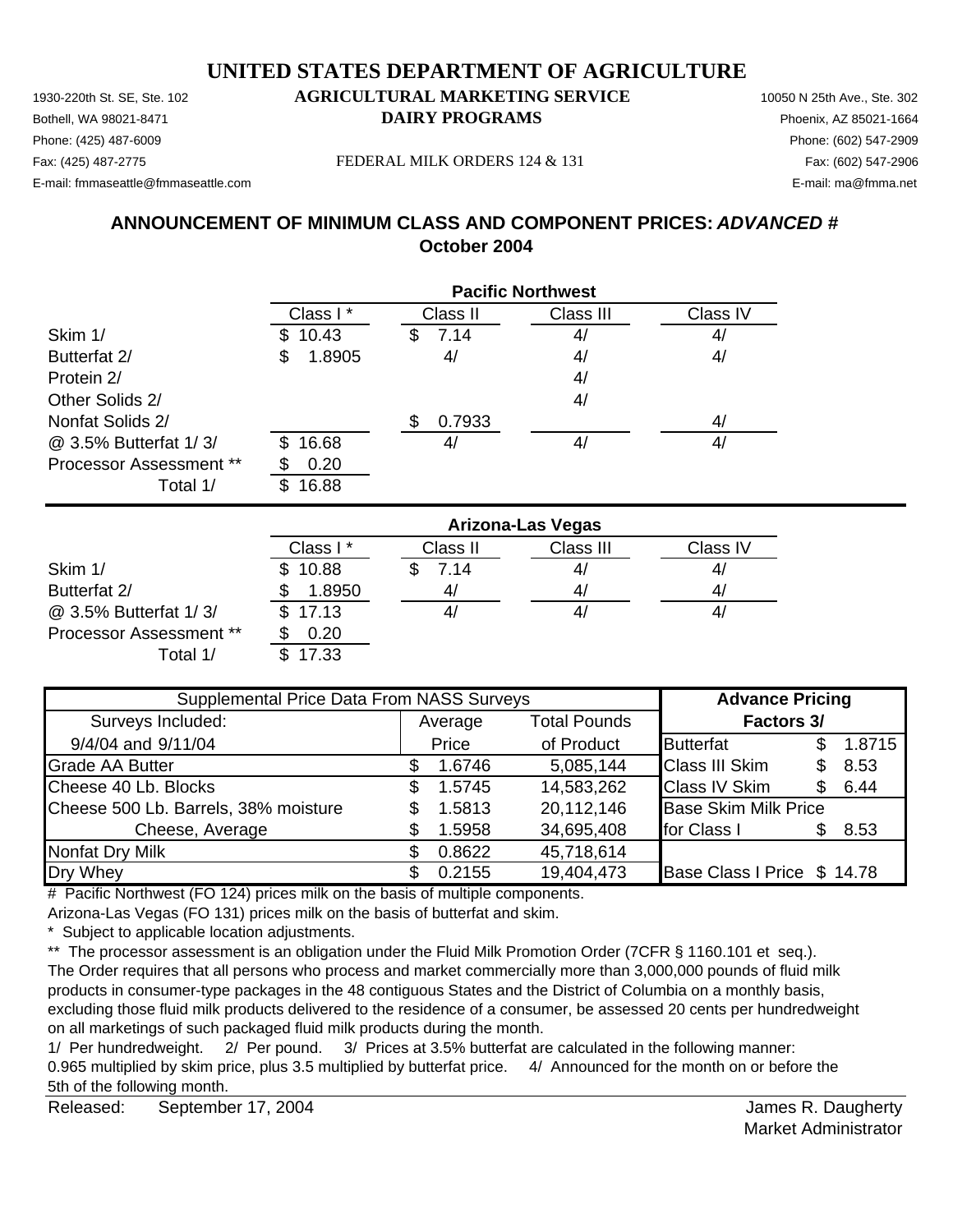Bothell, WA 98021-8471 **DAIRY PROGRAMS** Phoenix, AZ 85021-1664 Phone: (425) 487-6009 Phone: (602) 547-2909

#### Fax: (425) 487-2775 FEDERAL MILK ORDERS 124 & 131

E-mail: fmmaseattle@fmmaseattle.com E-mail: ma@fmma.net

## **ANNOUNCEMENT OF MINIMUM CLASS AND COMPONENT PRICES:** *ADVANCED #* **November 2004**

|                                | <b>Pacific Northwest</b> |            |           |          |  |
|--------------------------------|--------------------------|------------|-----------|----------|--|
|                                | Class I*                 | Class II   | Class III | Class IV |  |
| Skim 1/                        | 9.71                     | 7.14<br>\$ | 4/        | 4/       |  |
| Butterfat 2/                   | 1.9478<br>\$             | 4/         | 4/        | 4/       |  |
| Protein 2/                     |                          |            | 4/        |          |  |
| Other Solids 2/                |                          |            | 4/        |          |  |
| Nonfat Solids 2/               |                          | 0.7933     |           | 4/       |  |
| @ 3.5% Butterfat 1/3/          | 16.19<br>\$.             | 4,         | 4/        | 4/       |  |
| <b>Processor Assessment **</b> | 0.20                     |            |           |          |  |
| Total 1/                       | 16.39                    |            |           |          |  |

|                                | <b>Arizona-Las Vegas</b> |          |           |          |  |
|--------------------------------|--------------------------|----------|-----------|----------|--|
|                                | Class I*                 | Class II | Class III | Class IV |  |
| Skim 1/                        | \$10.16                  | 7.14     | 41        | 4/       |  |
| Butterfat 2/                   | 1.9523                   | 4/       | 41        | 4/       |  |
| @ 3.5% Butterfat 1/3/          | 16.64                    |          | 41        | 41       |  |
| <b>Processor Assessment **</b> | 0.20                     |          |           |          |  |
| Total 1/                       | 16.84                    |          |           |          |  |

| Supplemental Price Data From NASS Surveys |                                |        |            | <b>Advance Pricing</b>      |     |        |
|-------------------------------------------|--------------------------------|--------|------------|-----------------------------|-----|--------|
| Surveys Included:                         | <b>Total Pounds</b><br>Average |        | Factors 3/ |                             |     |        |
| 10/9/04 and 10/16/04                      |                                | Price  | of Product | <b>Butterfat</b>            | \$. | 1.9288 |
| <b>Grade AA Butter</b>                    |                                | 1.7223 | 6,941,789  | <b>Class III Skim</b>       | \$. | 7.81   |
| Cheese 40 Lb. Blocks                      | S                              | 1.5467 | 16,401,041 | <b>Class IV Skim</b>        | \$. | 6.44   |
| Cheese 500 Lb. Barrels, 38% moisture      |                                | 1.4996 | 19,915,951 | <b>Base Skim Milk Price</b> |     |        |
| Cheese, Average                           |                                | 1.5373 | 36,316,992 | for Class I                 |     | 7.81   |
| <b>Nonfat Dry Milk</b>                    |                                | 0.8626 | 38,494,895 |                             |     |        |
| Dry Whey                                  |                                | 0.2241 | 22,295,038 | Base Class I Price \$ 14.29 |     |        |

# Pacific Northwest (FO 124) prices milk on the basis of multiple components.

Arizona-Las Vegas (FO 131) prices milk on the basis of butterfat and skim.

\* Subject to applicable location adjustments.

\*\* The processor assessment is an obligation under the Fluid Milk Promotion Order (7CFR § 1160.101 et seq.). The Order requires that all persons who process and market commercially more than 3,000,000 pounds of fluid milk products in consumer-type packages in the 48 contiguous States and the District of Columbia on a monthly basis, excluding those fluid milk products delivered to the residence of a consumer, be assessed 20 cents per hundredweight on all marketings of such packaged fluid milk products during the month.

1/ Per hundredweight. 2/ Per pound. 3/ Prices at 3.5% butterfat are calculated in the following manner: 0.965 multiplied by skim price, plus 3.5 multiplied by butterfat price. 4/ Announced for the month on or before the 5th of the following month.

Released: October 22, 2004 **Contact Contact Serverse Contact Contact Contact Contact Contact Contact Contact Contact Contact Contact Contact Contact Contact Contact Contact Contact Contact Contact Contact Contact Contact C** October 22, 2004